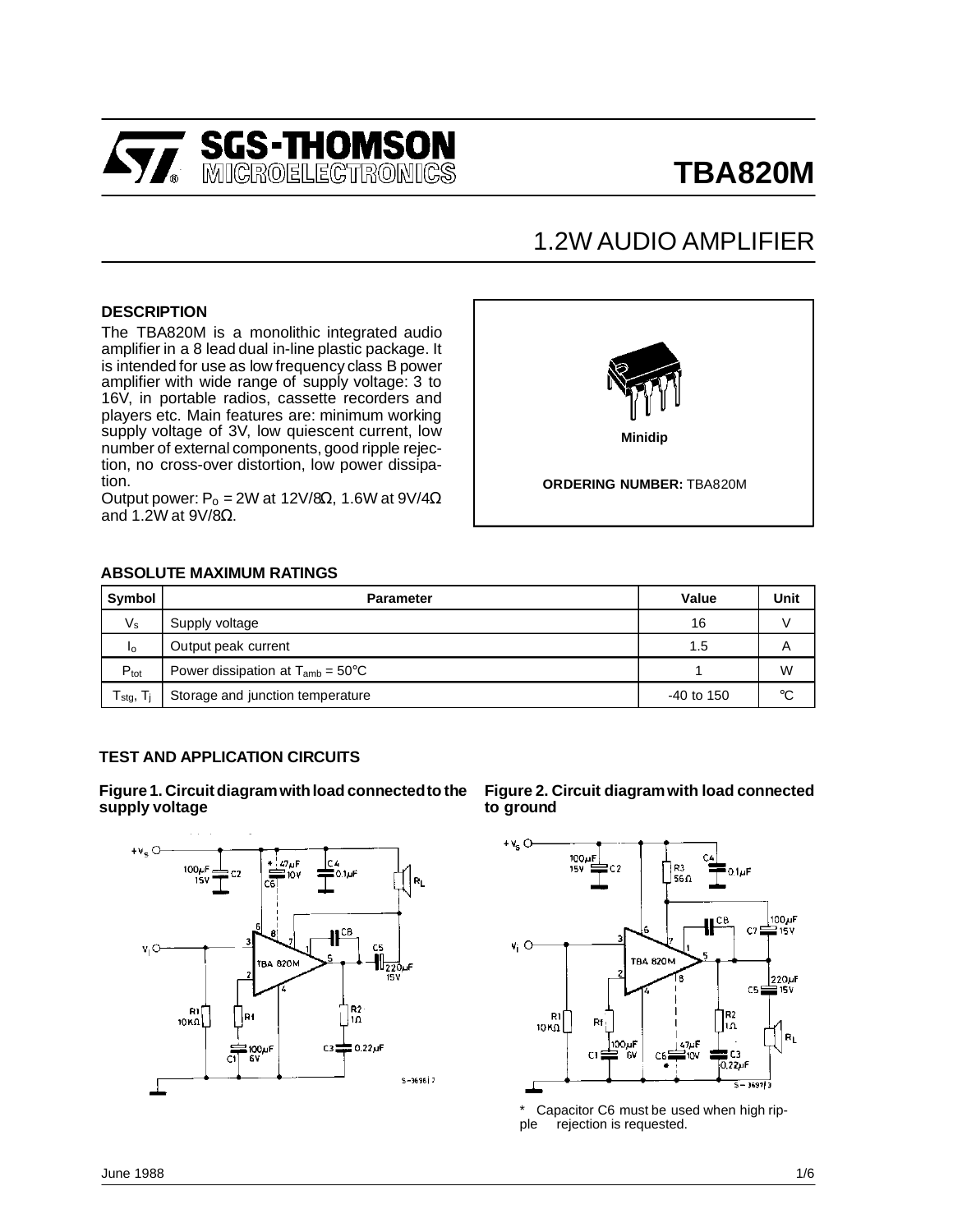#### **PIN CONNECTION** (top view)



#### **SCHEMATIC DIAGRAM**



### **THERMAL DATA**

| Symbol         | <b>Parameter</b>                           | Value | Unit          |
|----------------|--------------------------------------------|-------|---------------|
| $R_{th-j-amb}$ | Thermal resistance junction-ambient<br>max | 100   | $\degree$ C/W |

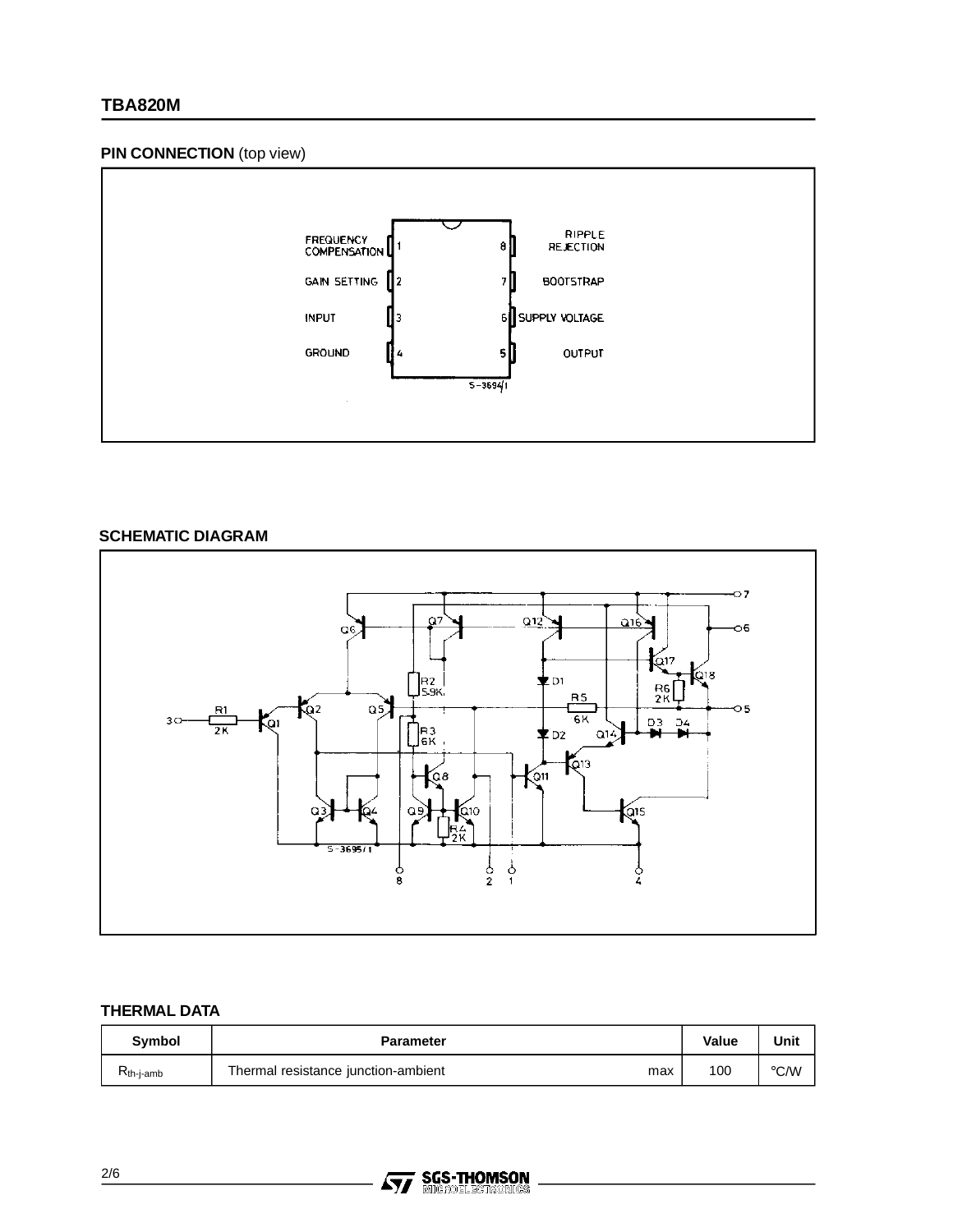| Symbol                    | Parameter                                            | <b>Test conditions</b>                                                                                  |                                                                                                            | Min.         | Typ.                                         | Max. | <b>Unit</b>           |
|---------------------------|------------------------------------------------------|---------------------------------------------------------------------------------------------------------|------------------------------------------------------------------------------------------------------------|--------------|----------------------------------------------|------|-----------------------|
| $V_{s}$                   | Supply voltage                                       |                                                                                                         |                                                                                                            | 3            |                                              | 16   | V                     |
| $V_{o}$                   | Quiescent output voltage (pin 5)                     |                                                                                                         |                                                                                                            | 4            | 4.5                                          | 5    | V                     |
| $I_d$                     | Quiescent drain current                              |                                                                                                         |                                                                                                            |              | 4                                            | 12   | mA                    |
| I <sub>b</sub>            | Bias current (pin 3)                                 |                                                                                                         |                                                                                                            |              | 0.1                                          |      | μA                    |
| $P_0$                     | Output power                                         | $d = 10%$<br>$R_f = 120\Omega$<br>$V_s = 12V$<br>$V_s = 9V$<br>$V_s = 9V$<br>$V_s = 6V$<br>$V_s = 3.5V$ | $f = 1$ kHz<br>$R_L = 8\Omega$<br>$R_L = 4\Omega$<br>$R_L = 8\Omega$<br>$R_L = 4\Omega$<br>$R_L = 4\Omega$ | 0.9          | $\overline{2}$<br>1.6<br>1.2<br>0.75<br>0.25 |      | W<br>W<br>W<br>W<br>W |
| Ri                        | Input resistance (pin 3)                             | $f = 1$ kHz                                                                                             |                                                                                                            |              | $\mathbf 5$                                  |      | $M\Omega$             |
| B                         | Frequency response (-3 dB)                           | $C_B = 680 pF$<br>$R_L = 8\Omega$<br>$C_5 = 1000 \mu F$                                                 |                                                                                                            |              | 25 to 7,000                                  |      |                       |
|                           |                                                      | $R_f = 120\Omega$                                                                                       | $C_B = 220 pF$                                                                                             | 25 to 20,000 |                                              |      |                       |
| d                         | <b>Distortion</b>                                    | $P_0 = 500$ mW<br>$R_1 = 8\Omega$                                                                       | $R_f = 33\Omega$                                                                                           |              | 0.8                                          |      | $\%$                  |
|                           |                                                      | $f = 1$ kHz                                                                                             | $R_f = 120\Omega$                                                                                          |              | 0.4                                          |      |                       |
| $G_v$                     | Voltage gain (open loop)                             | $f = 1$ kHz                                                                                             | $R_L = 8\Omega$                                                                                            |              | 75                                           |      | dB                    |
| $G_v$                     | Voltage gain (closed loop)                           | $R_L = 8\Omega$                                                                                         | $R_f = 33\Omega$                                                                                           |              | 45                                           |      | dB                    |
|                           |                                                      | $f = 1$ kHz                                                                                             | $R_f = 120\Omega$                                                                                          |              | 34                                           |      |                       |
| e <sub>N</sub>            | Input noise voltage (*)                              |                                                                                                         |                                                                                                            |              | 3                                            |      | μV                    |
| İN                        | Input noise current (*)                              |                                                                                                         |                                                                                                            |              | 0.4                                          |      | nA                    |
| $\texttt{S} + \texttt{N}$ | Signal to noise ratio (*)                            | $P_0 = 1.2W$                                                                                            | $R1 = 10K\Omega$                                                                                           |              | 80                                           |      |                       |
| N                         |                                                      | $R_L = 8\Omega$<br>$G_v = 34$ dB                                                                        | $R1 = 50 k\Omega$                                                                                          |              | 70                                           |      | dB                    |
| <b>SVR</b>                | Supply voltage rejection<br>(test circuit of fig. 2) | $R_L = 8\Omega$<br>$f_{(ripole)} = 100 Hz$<br>$C6 = 47 \mu F$<br>$R_f = 120\Omega$                      |                                                                                                            |              | 42                                           |      | dB                    |

**ELECTRICAL CHARACTERISTICS** (Refer to the test circuits Vs = 9V, Tamb = 25 °C unless otherwise specified)

(\*)  $B = 22$  Hz to 22 KHz

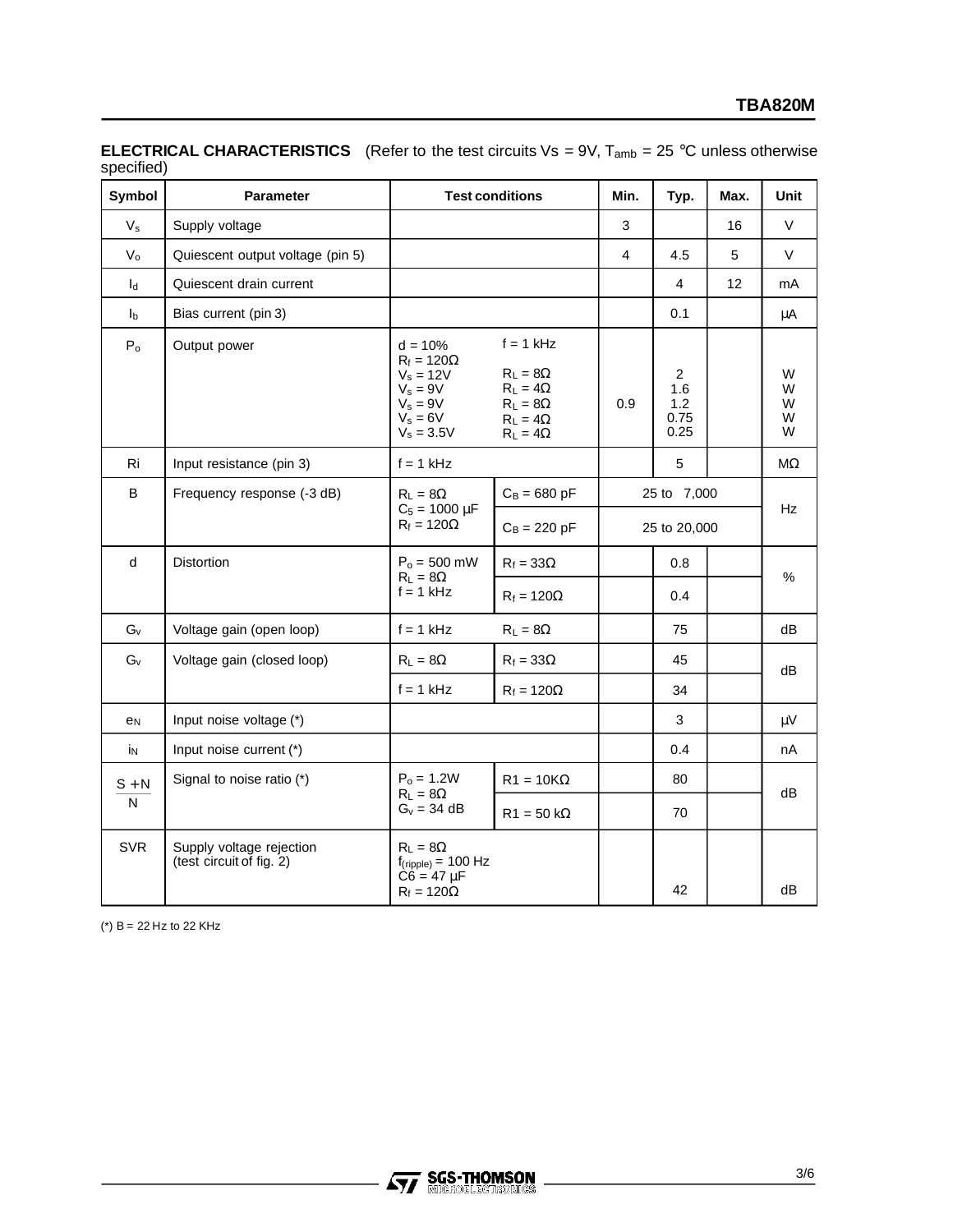**Figure 3. Output power vs. supply voltage**



**Figure 4. Harmonic distortion vs. output power**



**Figure 5. Power dissipation and efficiency vs. output power**



**Figure 6. Maximum power dissipation (sine wave operation)**



**Figure 7. Suggested value of C**B **vs. R**f



**Figure 8. Frequency response**



#### **Figure 9. Harmonic distortion vs. frequency**



**Figure 10. Supply voltage rejection (Fig. 2 circuit)**







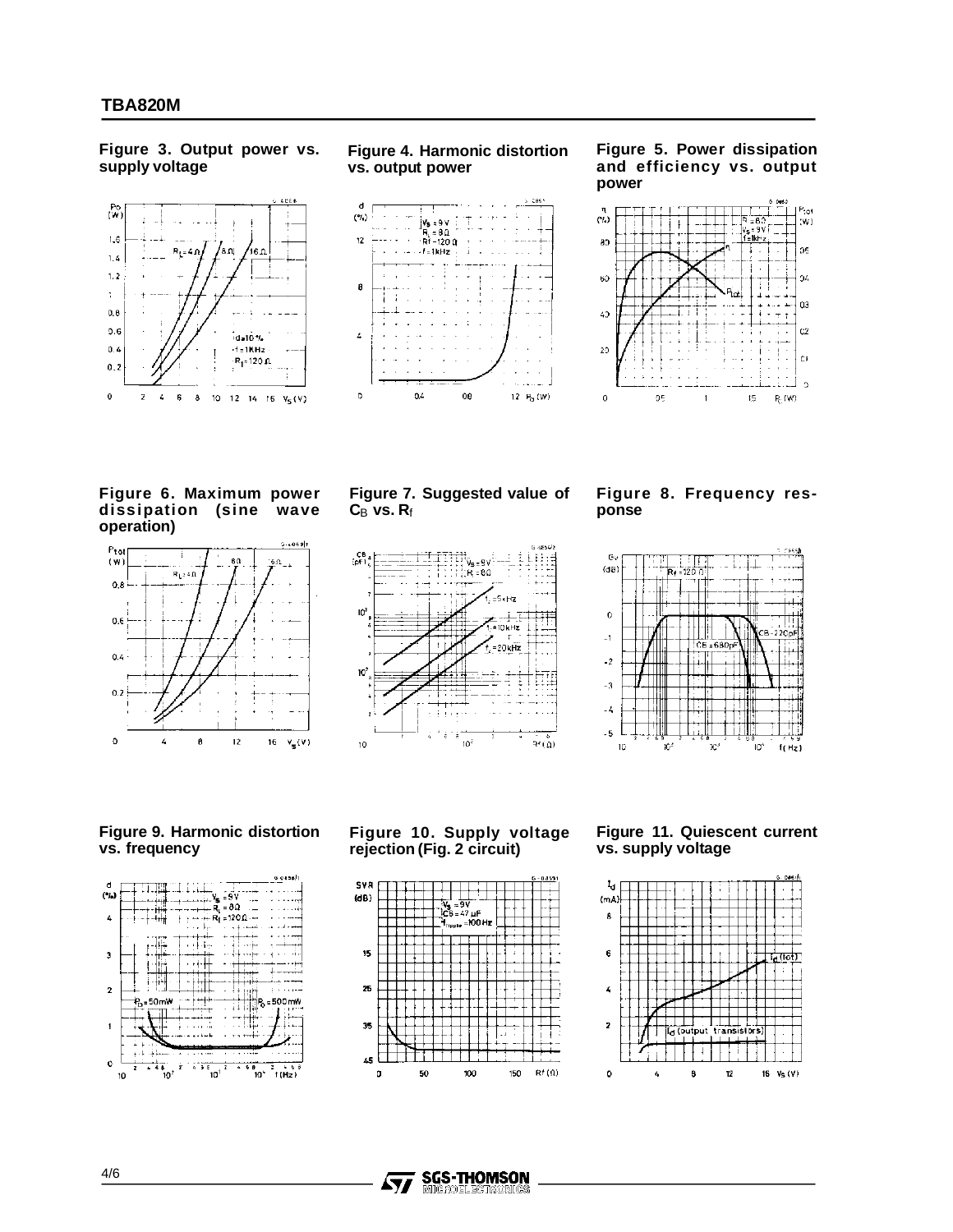|  |  | MINIDIP PACKAGE MECHANICAL DATA |  |
|--|--|---------------------------------|--|
|--|--|---------------------------------|--|

| DIM.         | mm    |      |       | inch  |       |       |
|--------------|-------|------|-------|-------|-------|-------|
|              | MIN.  | TYP. | MAX.  | MIN.  | TYP.  | MAX.  |
| $\mathsf{A}$ |       | 3.32 |       |       | 0.131 |       |
| a1           | 0.51  |      |       | 0.020 |       |       |
| $\sf B$      | 1.15  |      | 1.65  | 0.045 |       | 0.065 |
| b            | 0.356 |      | 0.55  | 0.014 |       | 0.022 |
| b1           | 0.204 |      | 0.304 | 0.008 |       | 0.012 |
| D            |       |      | 10.92 |       |       | 0.430 |
| E            | 7.95  |      | 9.75  | 0.313 |       | 0.384 |
| e            |       | 2.54 |       |       | 0.100 |       |
| e3           |       | 7.62 |       |       | 0.300 |       |
| e4           |       | 7.62 |       |       | 0.300 |       |
| F            |       |      | 6.6   |       |       | 0.260 |
|              |       |      | 5.08  |       |       | 0.200 |
| L            | 3.18  |      | 3.81  | 0.125 |       | 0.150 |
| Z            |       |      | 1.52  |       |       | 0.060 |